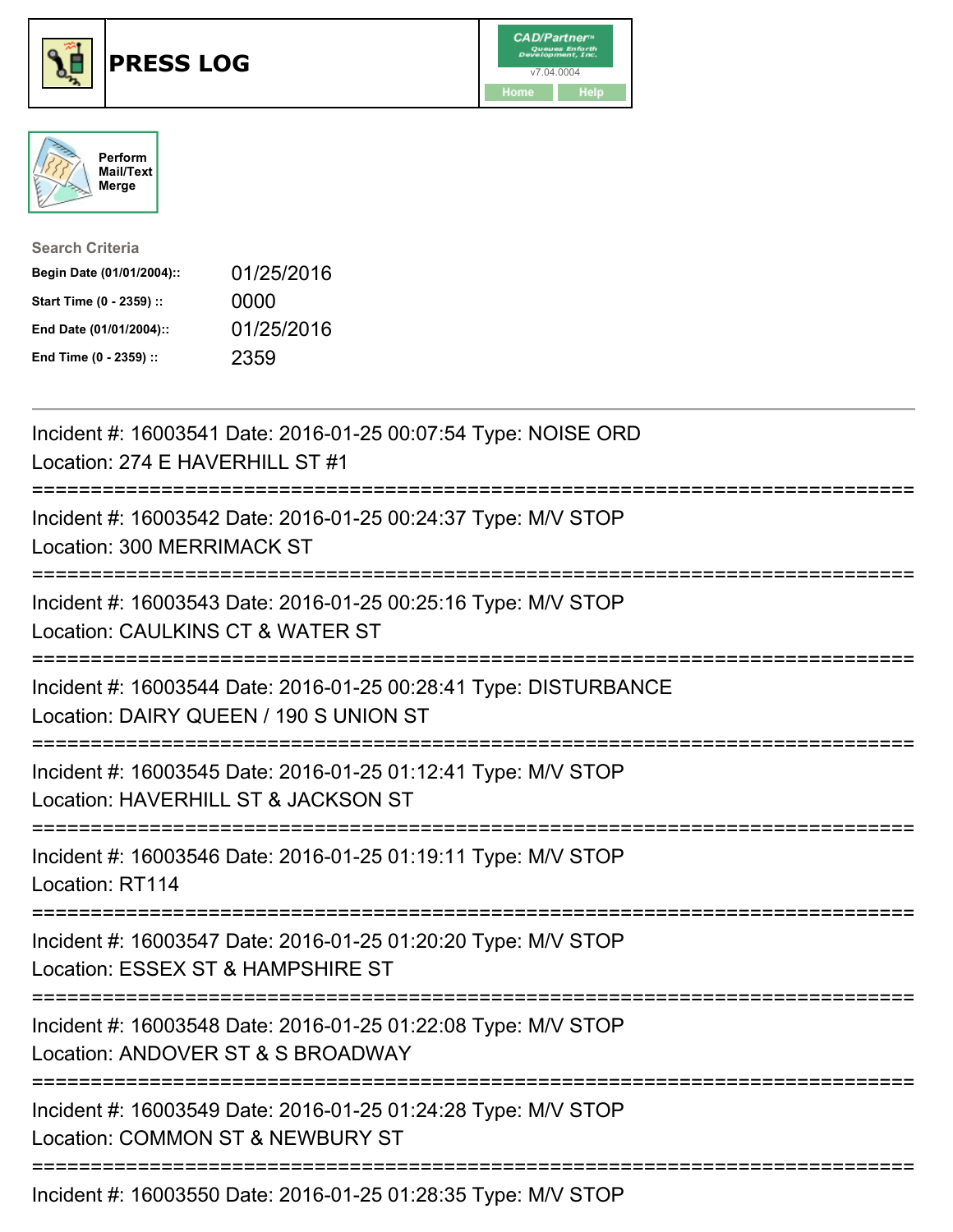Location: ANDOVER ST & S BROADWAY =========================================================================== Incident #: 16003551 Date: 2016-01-25 01:29:55 Type: M/V STOP Location: CAMBRIDGE ST & WINTHROP AV =========================================================================== Incident #: 16003552 Date: 2016-01-25 01:51:38 Type: M/V STOP Location: ESSEX ST =========================================================================== Incident #: 16003553 Date: 2016-01-25 01:52:52 Type: M/V STOP Location: COMMON ST =========================================================================== Incident #: 16003554 Date: 2016-01-25 02:16:45 Type: M/V STOP Location: HAVERHILL ST & MARGIN ST =========================================================================== Incident #: 16003555 Date: 2016-01-25 02:22:09 Type: DOMESTIC/PROG Location: 198 BROADWAY =========================================================================== Incident #: 16003556 Date: 2016-01-25 02:33:24 Type: M/V STOP Location: ESSEX ST & WINTER ST =========================================================================== Incident #: 16003557 Date: 2016-01-25 02:47:37 Type: NOISE ORD Location: 2 SAUNDERS ST FL 2 =========================================================================== Incident #: 16003558 Date: 2016-01-25 03:23:42 Type: DISTURBANCE Location: 34 SUNSET AV =========================================================================== Incident #: 16003559 Date: 2016-01-25 03:32:31 Type: M/V STOP Location: HAMPSHIRF ST & LOWELL ST =========================================================================== Incident #: 16003560 Date: 2016-01-25 05:51:57 Type: M/V STOP Location: AMESBURY ST & LOWELL ST =========================================================================== Incident #: 16003561 Date: 2016-01-25 06:15:44 Type: ALARMS Location: VANESSA MARKET / 68 WILLOW ST =========================================================================== Incident #: 16003562 Date: 2016-01-25 06:16:21 Type: DISTURBANCE Location: 350 HAVERHILL ST =========================================================================== Incident #: 16003563 Date: 2016-01-25 06:26:07 Type: MEDIC SUPPORT Location: 248 BROADWAY #407 =========================================================================== Incident #: 16003564 Date: 2016-01-25 06:53:03 Type: SUICIDE ATTEMPT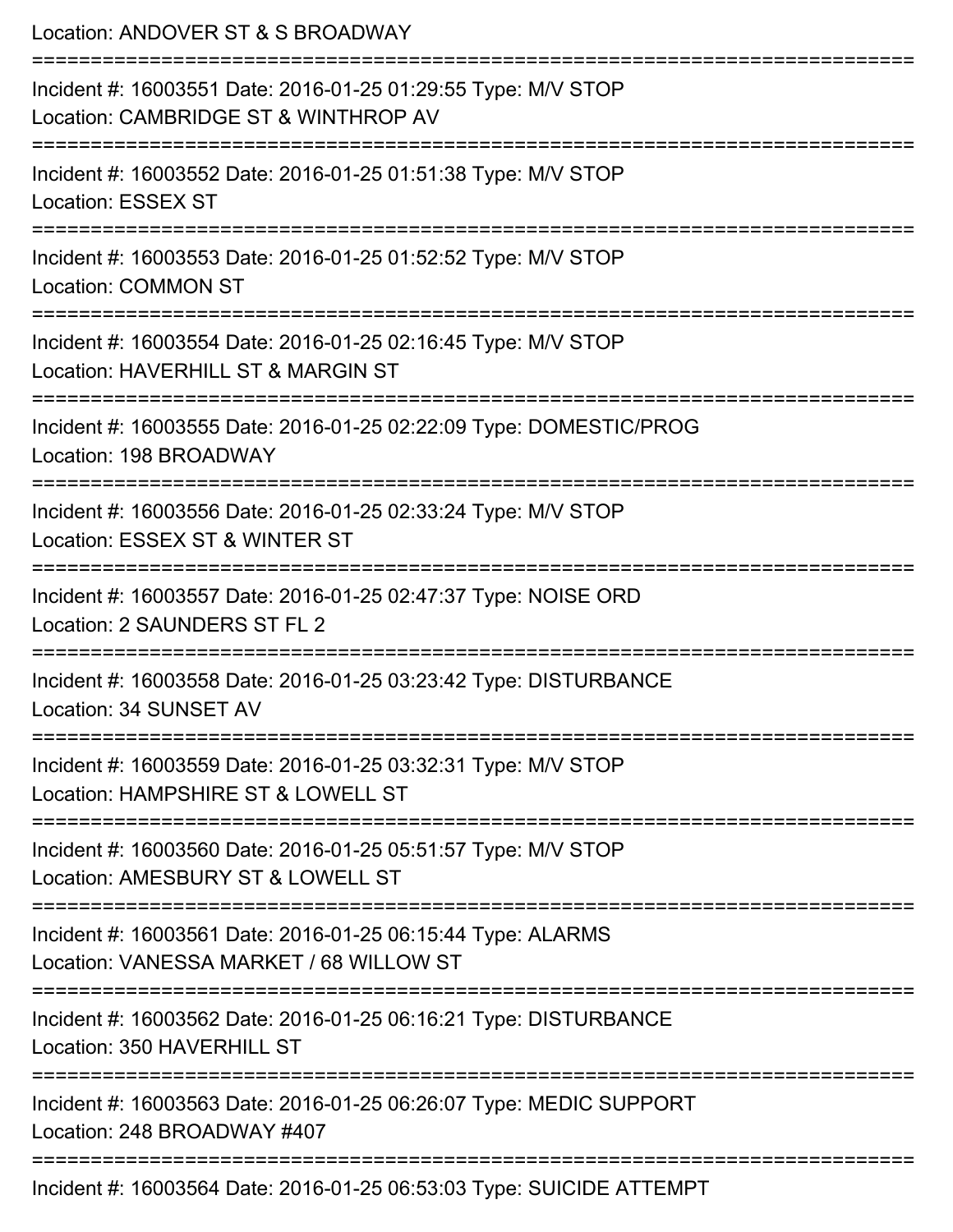| Incident #: 16003565 Date: 2016-01-25 06:54:59 Type: A&B PAST<br>Location: 196 EXCHANGE ST                          |
|---------------------------------------------------------------------------------------------------------------------|
| Incident #: 16003566 Date: 2016-01-25 07:11:25 Type: PARK & WALK<br>Location: BROADWAY                              |
| Incident #: 16003567 Date: 2016-01-25 07:24:51 Type: M/V STOP<br>Location: 163 LAWRENCE ST                          |
| Incident #: 16003568 Date: 2016-01-25 07:26:37 Type: AUTO ACC/NO PI<br>Location: 25 WATER ST                        |
| Incident #: 16003569 Date: 2016-01-25 07:28:47 Type: CLOSE STREET<br>Location: LAWRENCE ST & PARK ST                |
| Incident #: 16003570 Date: 2016-01-25 07:48:48 Type: CARJACKING<br><b>Location: 5 FRANKLIN ST</b>                   |
| Incident #: 16003571 Date: 2016-01-25 08:18:17 Type: SUS PERS/MV<br>Location: FARRAH FUNERAL HOME / 170 LAWRENCE ST |
| Incident #: 16003572 Date: 2016-01-25 08:30:30 Type: MEDIC SUPPORT<br>Location: 77 S UNION ST                       |
| Incident #: 16003573 Date: 2016-01-25 08:31:57 Type: ALARM/BURG<br>Location: EBLEN FASHION / 490 ESSEX ST           |
| Incident #: 16003574 Date: 2016-01-25 08:37:38 Type: ALARM/BURG<br>Location: 14 WOOD LN                             |
| Incident #: 16003576 Date: 2016-01-25 08:49:34 Type: SUS PERS/MV<br>Location: 84 BENNINGTON ST                      |
| Incident #: 16003575 Date: 2016-01-25 08:50:45 Type: SHOPLIFTING<br>Location: DEMOULAS MARKET / 700 ESSEX ST        |
| Incident #: 16003577 Date: 2016-01-25 08:54:07 Type: CLOSE STREET<br>Location: RT 114 & N PARISH                    |
| Incident #: 16003578 Date: 2016-01-25 09:02:35 Type: INVESTIGATION                                                  |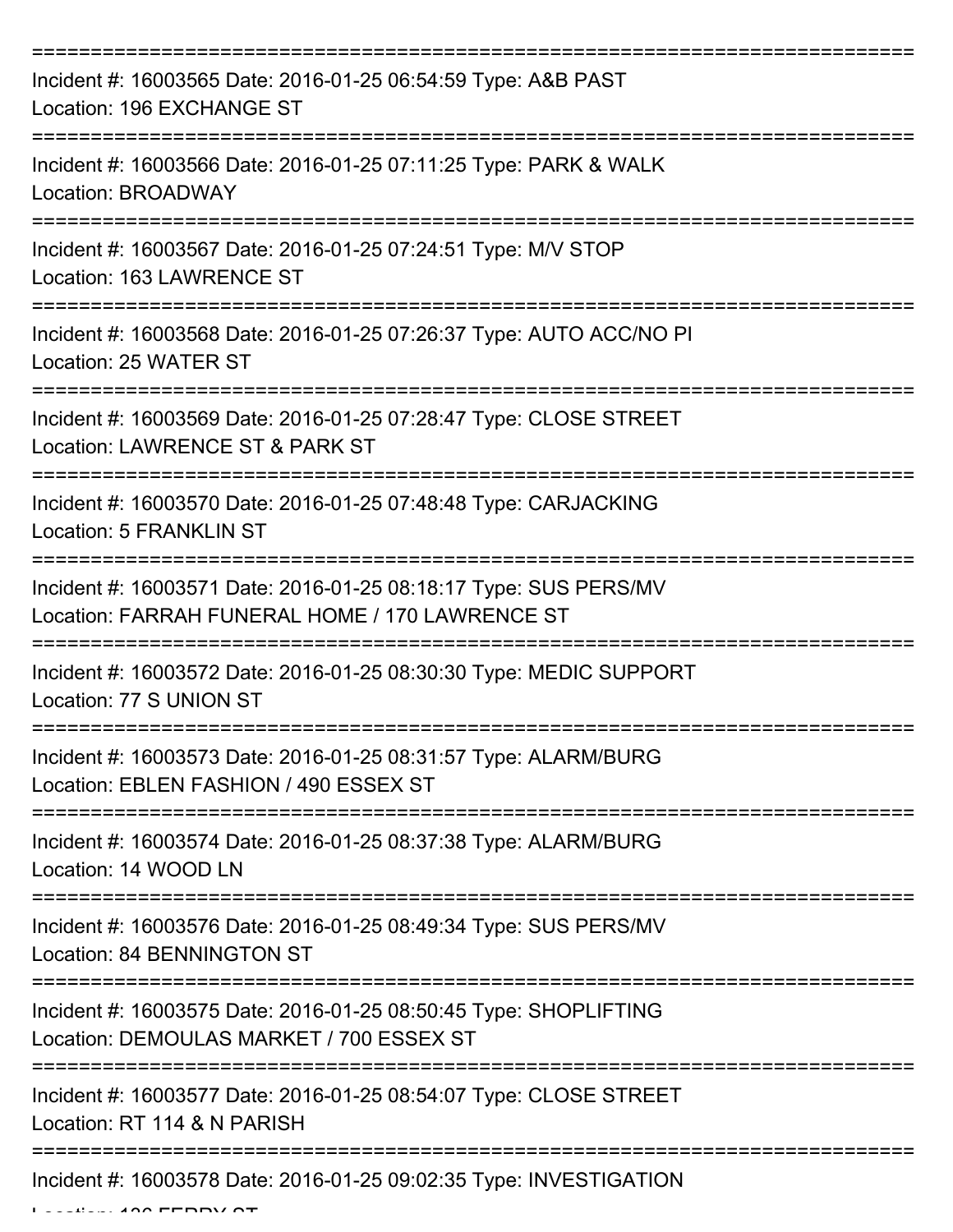| Incident #: 16003579 Date: 2016-01-25 09:10:25 Type: ASSIST FIRE<br>Location: 379 HAVERHILL ST #3                   |
|---------------------------------------------------------------------------------------------------------------------|
| Incident #: 16003580 Date: 2016-01-25 09:25:58 Type: INVESTIGATION<br>Location: 464 HIGH ST                         |
| Incident #: 16003581 Date: 2016-01-25 09:26:43 Type: INVEST CONT<br><b>Location: 5 FRANKLIN ST</b>                  |
| Incident #: 16003582 Date: 2016-01-25 09:28:57 Type: CK WELL BEING<br>Location: HEADSTART (GLCAC) / 305 ESSEX ST    |
| Incident #: 16003583 Date: 2016-01-25 09:32:18 Type: LOST PROPERTY<br>Location: 518 HAMPSHIRE ST                    |
| Incident #: 16003584 Date: 2016-01-25 09:34:23 Type: M/V STOP<br>Location: S UNION ST & WINTHROP AV                 |
| Incident #: 16003586 Date: 2016-01-25 09:48:09 Type: MEDIC SUPPORT<br>Location: 15 UNION ST #70                     |
| Incident #: 16003585 Date: 2016-01-25 09:49:27 Type: STOL/MV/PAS<br>Location: MIDDLEBURY ST                         |
| Incident #: 16003587 Date: 2016-01-25 09:58:23 Type: KEEP PEACE<br>Location: 239 JACKSON ST #2R                     |
| Incident #: 16003588 Date: 2016-01-25 10:00:13 Type: LARCENY/MV/PAST<br>Location: WALK IN WALK IN / 282 BROADWAY #3 |
| Incident #: 16003589 Date: 2016-01-25 10:03:09 Type: M/V STOP<br>Location: S UNION ST                               |
| Incident #: 16003590 Date: 2016-01-25 10:03:14 Type: MV/BLOCKING<br>Location: 50 MARGIN ST                          |
| Incident #: 16003591 Date: 2016-01-25 10:06:30 Type: MEDIC SUPPORT<br>Location: HAVERHILL ST & WEST ST              |
| Incident #: 16003592 Date: 2016-01-25 10:08:30 Type: M/V STOP                                                       |

Location: EEDCHICAN ST & S BBAADWAY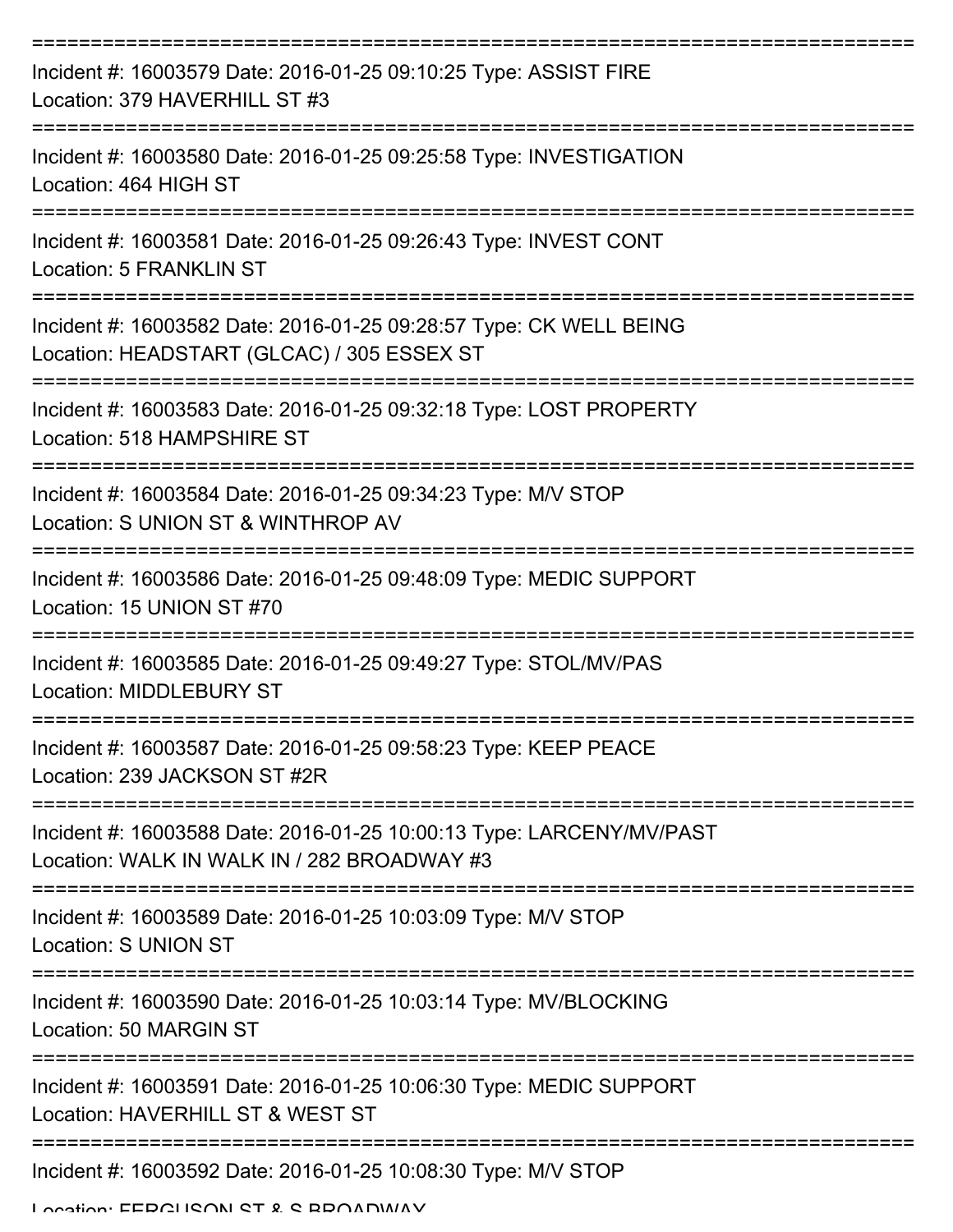| Incident #: 16003593 Date: 2016-01-25 10:10:10 Type: M/V STOP<br>Location: LAFAYETTE AV & S BROADWAY                 |
|----------------------------------------------------------------------------------------------------------------------|
| Incident #: 16003594 Date: 2016-01-25 10:12:53 Type: M/V STOP<br>Location: 76 S BROADWAY                             |
| Incident #: 16003595 Date: 2016-01-25 10:13:24 Type: M/V STOP<br>Location: 40 LAWRENCE ST                            |
| Incident #: 16003596 Date: 2016-01-25 10:23:57 Type: M/V STOP<br>Location: HAMPSHIRE ST & VALLEY ST                  |
| Incident #: 16003597 Date: 2016-01-25 10:25:45 Type: M/V STOP<br>Location: CENTRAL BRIDGE / 0 MERRIMACK ST           |
| Incident #: 16003599 Date: 2016-01-25 10:41:56 Type: MEDIC SUPPORT<br>Location: 29 CARVER ST                         |
| Incident #: 16003598 Date: 2016-01-25 10:42:45 Type: PARK & WALK<br>Location: BRADFORD ST & BROADWAY                 |
| Incident #: 16003601 Date: 2016-01-25 10:45:15 Type: LIC PLATE STO<br>Location: 462 HAVERHILL ST                     |
| Incident #: 16003600 Date: 2016-01-25 10:50:12 Type: M/V STOP<br>Location: 123 PARK ST                               |
| =================<br>Incident #: 16003602 Date: 2016-01-25 10:54:10 Type: DRUG VIO<br>Location: KENT ST & S UNION ST |
| Incident #: 16003603 Date: 2016-01-25 10:57:02 Type: 209A/SERVE<br>Location: 279 PROSPECT ST                         |
| Incident #: 16003604 Date: 2016-01-25 11:05:22 Type: MEDIC SUPPORT<br>Location: YMCA / 40 LAWRENCE ST                |
| Incident #: 16003605 Date: 2016-01-25 11:10:19 Type: 209A/SERVE<br>Location: 110 MARSTON ST                          |
| Incident #: 16003606 Date: 2016-01-25 11:34:05 Type: INVESTIGATION<br>Location: 69 FERN ST                           |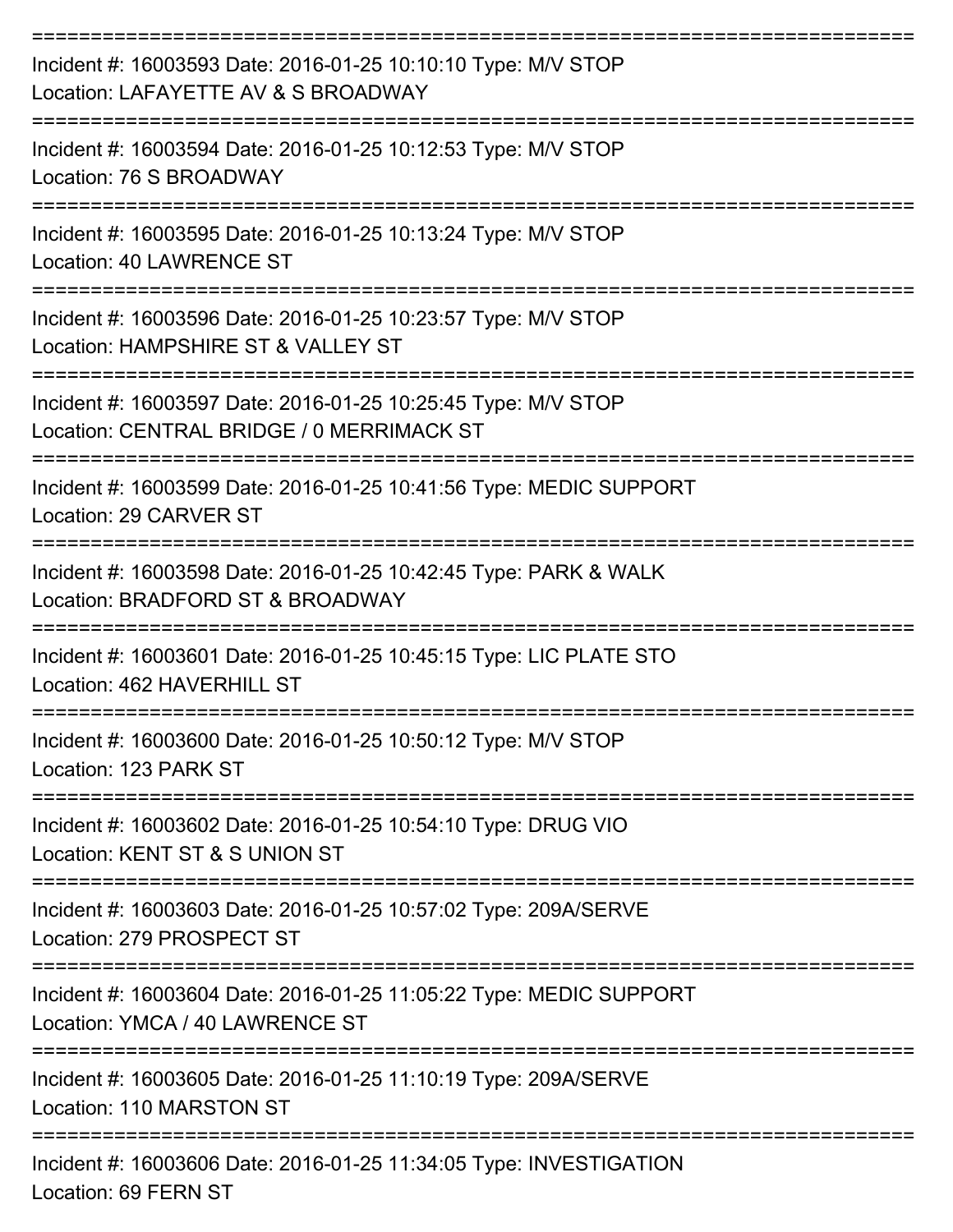| Incident #: 16003607 Date: 2016-01-25 11:36:04 Type: COURT TIME<br>Location: 127 HAVERHILL ST                                             |
|-------------------------------------------------------------------------------------------------------------------------------------------|
| ====================================<br>Incident #: 16003608 Date: 2016-01-25 11:37:12 Type: M/V STOP<br>Location: ANDOVER ST & PARKER ST |
| Incident #: 16003609 Date: 2016-01-25 11:40:03 Type: COURT DOC SERVE<br>Location: 185 NEWBURY ST<br>===================================   |
| Incident #: 16003610 Date: 2016-01-25 11:41:01 Type: RECOV/STOL/MV<br>Location: 12 CENTRE ST                                              |
| Incident #: 16003611 Date: 2016-01-25 11:42:20 Type: INVEST CONT<br>Location: 40 LAWRENCE ST                                              |
| Incident #: 16003612 Date: 2016-01-25 11:52:36 Type: SUS PERS/MV<br>Location: MORAN CT & PLEASANT ST                                      |
| Incident #: 16003613 Date: 2016-01-25 11:59:49 Type: 209A/SERVE<br>Location: 143 MYRTLE ST                                                |
| Incident #: 16003614 Date: 2016-01-25 12:01:29 Type: MAL DAMAGE<br>Location: AMESBURY ST & COMMON ST                                      |
| Incident #: 16003615 Date: 2016-01-25 12:04:22 Type: M/V STOP<br>Location: N PARISH RD & PHILLIPS ST                                      |
| Incident #: 16003616 Date: 2016-01-25 12:06:33 Type: 209A/SERVE<br>Location: 143 MYRTLE ST                                                |
| Incident #: 16003617 Date: 2016-01-25 12:08:46 Type: M/V STOP<br>Location: BOWDOIN ST & S BROADWAY                                        |
| Incident #: 16003618 Date: 2016-01-25 12:09:57 Type: M/V STOP<br>Location: WINTHROP AV                                                    |
| Incident #: 16003619 Date: 2016-01-25 12:10:42 Type: M/V STOP<br>Location: BRADFORD ST & WINSLOW PL                                       |
| Incident #: 16003620 Date: 2016-01-25 12:12:58 Type: DISTURBANCE<br>Location: CROWN FRIED CHICKEN / 205 BROADWAY                          |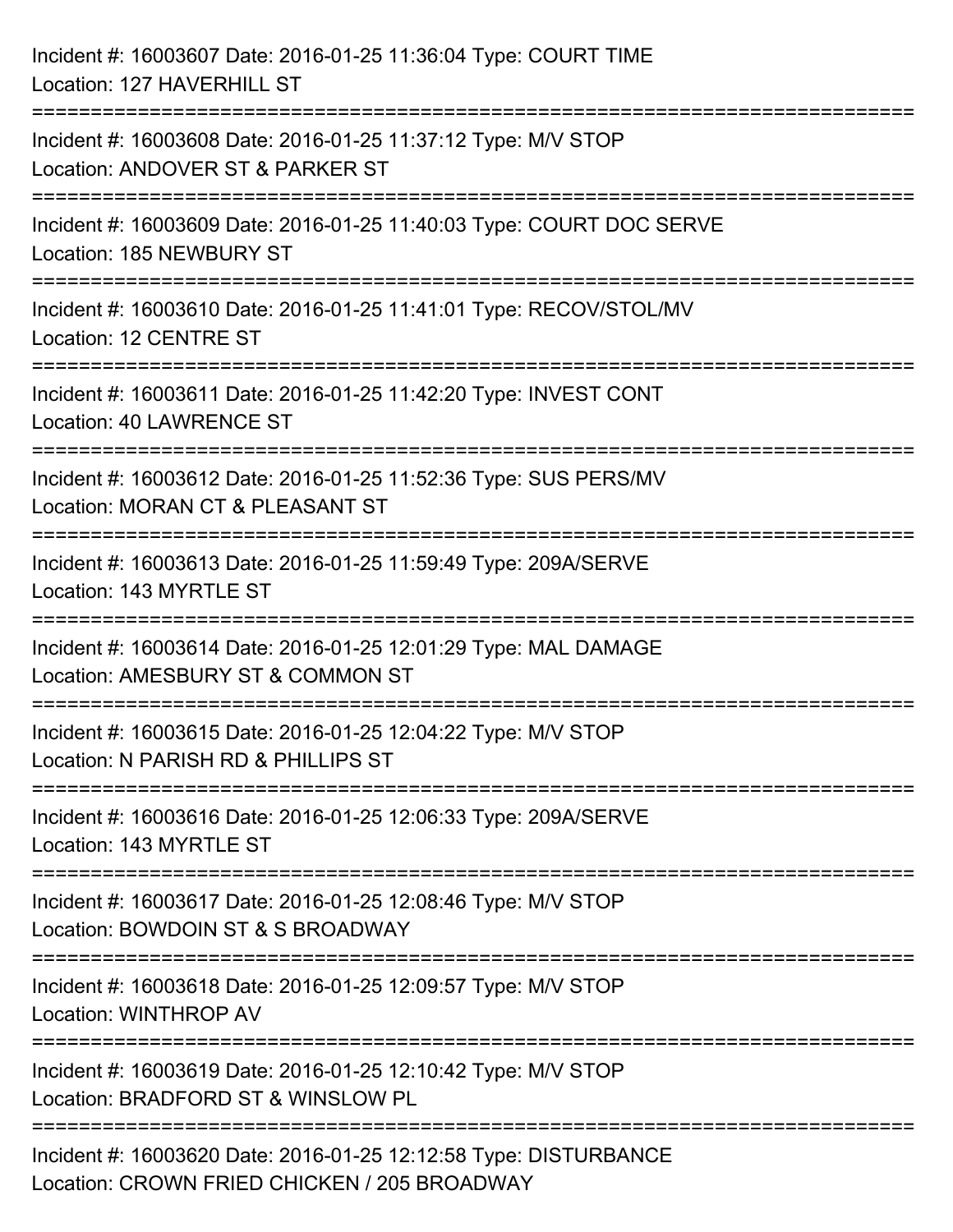| Incident #: 16003621 Date: 2016-01-25 12:15:19 Type: 209A/SERVE<br>Location: 10 HIGHGATE ST                                              |
|------------------------------------------------------------------------------------------------------------------------------------------|
| Incident #: 16003622 Date: 2016-01-25 12:17:53 Type: SUS PERS/MV<br>Location: WINTHROP AV                                                |
| Incident #: 16003623 Date: 2016-01-25 12:29:09 Type: M/V STOP<br>Location: BARNARD RD & MT VERNON ST<br>================================ |
| Incident #: 16003624 Date: 2016-01-25 12:29:36 Type: THREATS<br>Location: LAWRENCE HIGH SCHOOL / 71 N PARISH RD                          |
| Incident #: 16003625 Date: 2016-01-25 12:34:25 Type: GENERAL SERV<br>Location: LAWRENCE HIGH SCHOOL / 71 N PARISH RD                     |
| Incident #: 16003626 Date: 2016-01-25 12:39:36 Type: HIT & RUN M/V<br>Location: 60 MARGIN ST                                             |
| Incident #: 16003627 Date: 2016-01-25 12:40:57 Type: WARRANT SERVE<br>Location: 279 PARK ST #REAR                                        |
| Incident #: 16003628 Date: 2016-01-25 12:45:35 Type: M/V STOP<br>Location: 155 LAWRENCE ST                                               |
| Incident #: 16003629 Date: 2016-01-25 12:48:35 Type: MEDIC SUPPORT<br>Location: 401 MT VERNON ST                                         |
| Incident #: 16003630 Date: 2016-01-25 12:54:09 Type: COURT DOC SERVE<br>Location: MYRTLE CT FL 303                                       |
| Incident #: 16003631 Date: 2016-01-25 13:09:57 Type: 911 HANG UP<br>Location: GRAINGER / 121 MARSTON ST                                  |
| Incident #: 16003632 Date: 2016-01-25 13:20:09 Type: COURT DOC SERVE<br>Location: 109 WACHUSETTS AV                                      |
| Incident #: 16003633 Date: 2016-01-25 13:34:16 Type: 209A/SERVE<br>Location: 5 CHESTER ST                                                |
| Incident #: 16003634 Date: 2016-01-25 13:40:38 Type: INVESTIGATION<br>Location: 18 PLEASANT ST                                           |

===========================================================================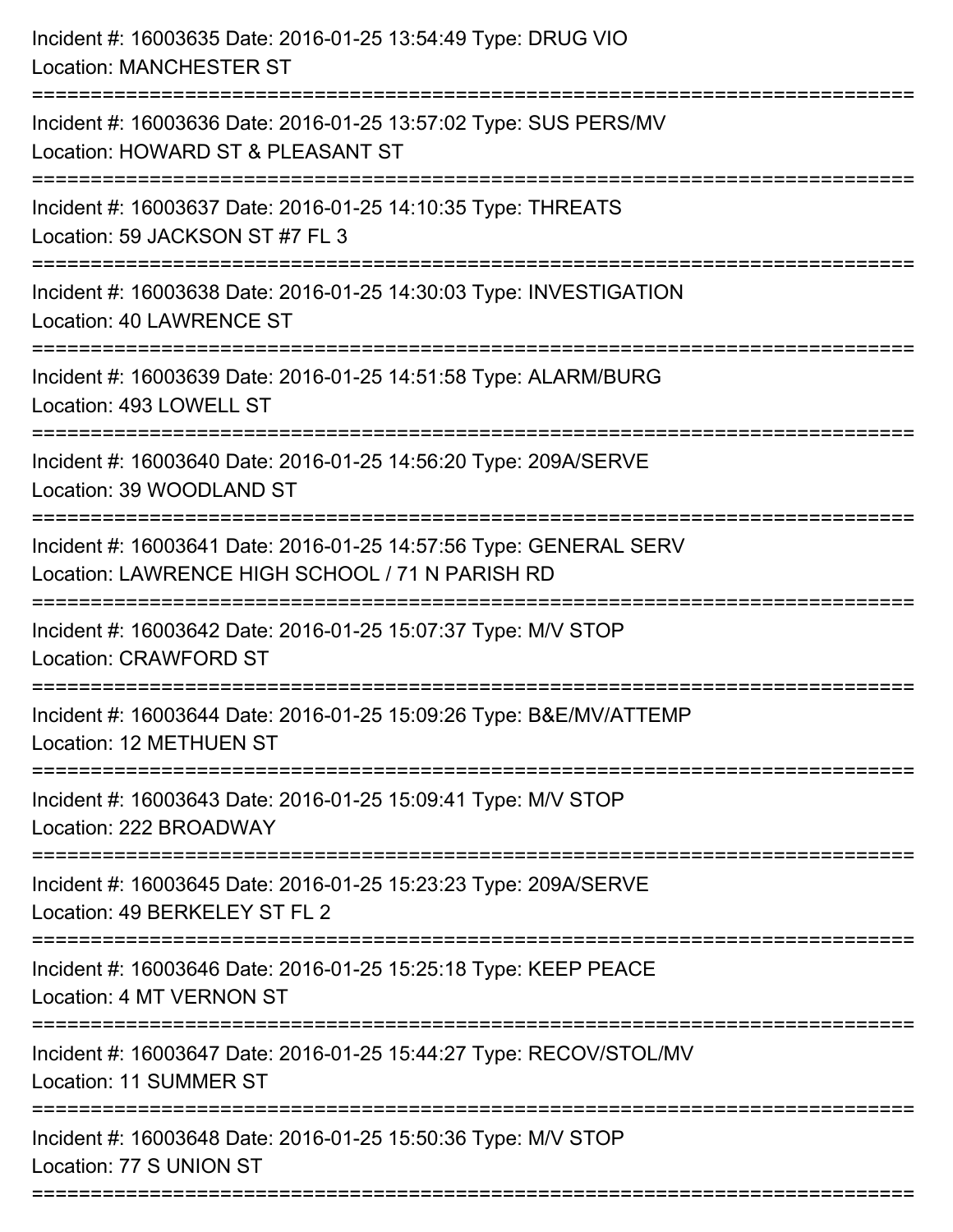Location: 66 HAVERHILL ST

| Incident #: 16003650 Date: 2016-01-25 16:00:07 Type: M/V STOP<br>Location: JACKSON ST & KENDRICK ST                                  |
|--------------------------------------------------------------------------------------------------------------------------------------|
| Incident #: 16003651 Date: 2016-01-25 16:03:12 Type: TOW OF M/V<br>Location: 194 LAWRENCE ST                                         |
| Incident #: 16003652 Date: 2016-01-25 16:04:39 Type: M/V STOP<br>Location: ACTON ST & BROADWAY                                       |
| Incident #: 16003653 Date: 2016-01-25 16:09:48 Type: SUS PERS/MV<br>Location: AVON ST & JACKSON ST                                   |
| Incident #: 16003655 Date: 2016-01-25 16:23:08 Type: M/V STOP<br>Location: FERRY ST & KENDALL ST                                     |
| Incident #: 16003654 Date: 2016-01-25 16:23:14 Type: TRESPASSING<br>Location: 464 HAVERHILL ST                                       |
| Incident #: 16003656 Date: 2016-01-25 16:24:05 Type: MEDIC SUPPORT<br>Location: 34 WILMOT ST                                         |
| Incident #: 16003657 Date: 2016-01-25 17:05:00 Type: DISABLED MV<br>Location: BROADWAY & HAVERHILL ST                                |
| Incident #: 16003658 Date: 2016-01-25 17:06:16 Type: DRUG VIO<br>Location: 18 WINTHROP AV #REAR FL 2                                 |
| Incident #: 16003659 Date: 2016-01-25 17:09:03 Type: ALARM/HOLD<br>Location: ENTERPRIZE BANK / 290 MERRIMACK ST                      |
| Incident #: 16003660 Date: 2016-01-25 17:19:29 Type: ALARM/BURG<br>Location: 4TH FLOOR - YMCA ADMIN OFFICE / 101 AMESBURY ST #4 FL 4 |
| Incident #: 16003661 Date: 2016-01-25 17:24:22 Type: M/V STOP<br>Location: CAMBRIDGE ST & S UNION ST                                 |
| Incident #: 16003662 Date: 2016-01-25 17:26:57 Type: M/V STOP<br>Location: AMESBURY ST & LOWELL ST                                   |
|                                                                                                                                      |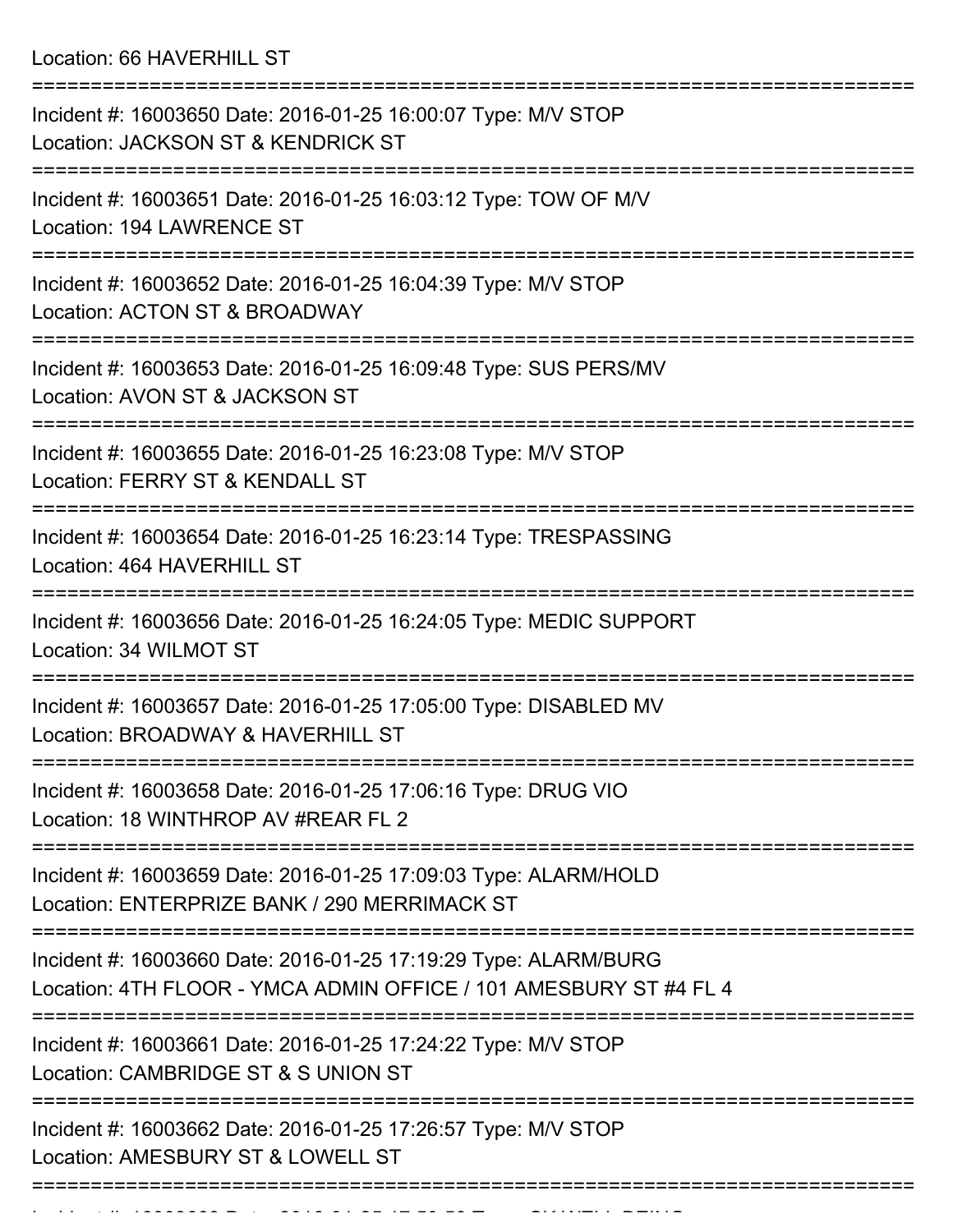Location: 77 S UNION ST #5 FL 3 =========================================================================== Incident #: 16003664 Date: 2016-01-25 17:54:17 Type: M/V STOP Location: 43 CROSS ST =========================================================================== Incident #: 16003665 Date: 2016-01-25 18:13:36 Type: CK WELL BEING Location: 109 THOREAU WAY #722 FL 7 =========================================================================== Incident #: 16003666 Date: 2016-01-25 18:15:41 Type: KEEP PEACE Location: 204 S UNION ST #3R =========================================================================== Incident #: 16003667 Date: 2016-01-25 18:24:52 Type: ANIMAL COMPL Location: 435 MT VERNON ST =========================================================================== Incident #: 16003668 Date: 2016-01-25 18:26:13 Type: AUTO ACC/NO PI Location: FARNHAM ST & S UNION ST =========================================================================== Incident #: 16003669 Date: 2016-01-25 18:33:25 Type: M/V STOP

Location: BAILEY ST & S UNION ST

===========================================================================

Incident #: 16003670 Date: 2016-01-25 18:49:28 Type: STOL/MV/PAS Location: 28 LAKE ST

===========================================================================

Incident #: 16003671 Date: 2016-01-25 18:58:44 Type: DISTURBANCE Location: 50 OAK ST

===========================================================================

Incident #: 16003672 Date: 2016-01-25 19:04:28 Type: GENERAL SERV Location: 30 SCHOOL ST #1

===========================================================================

Incident #: 16003673 Date: 2016-01-25 19:11:11 Type: M/V STOP

Location: BROADWAY & CONCORD ST

===========================================================================

Incident #: 16003674 Date: 2016-01-25 19:16:19 Type: HIT & RUN M/V

Location: BLANCHARD ST & SALEM ST

===========================================================================

Incident #: 16003675 Date: 2016-01-25 19:23:09 Type: STOL/MV/PAS

Location: 121 CROSS ST

===========================================================================

===========================================================================

Incident #: 16003676 Date: 2016-01-25 19:30:04 Type: SUS PERS/MV Location: S UNION ST & SPRINGFIELD ST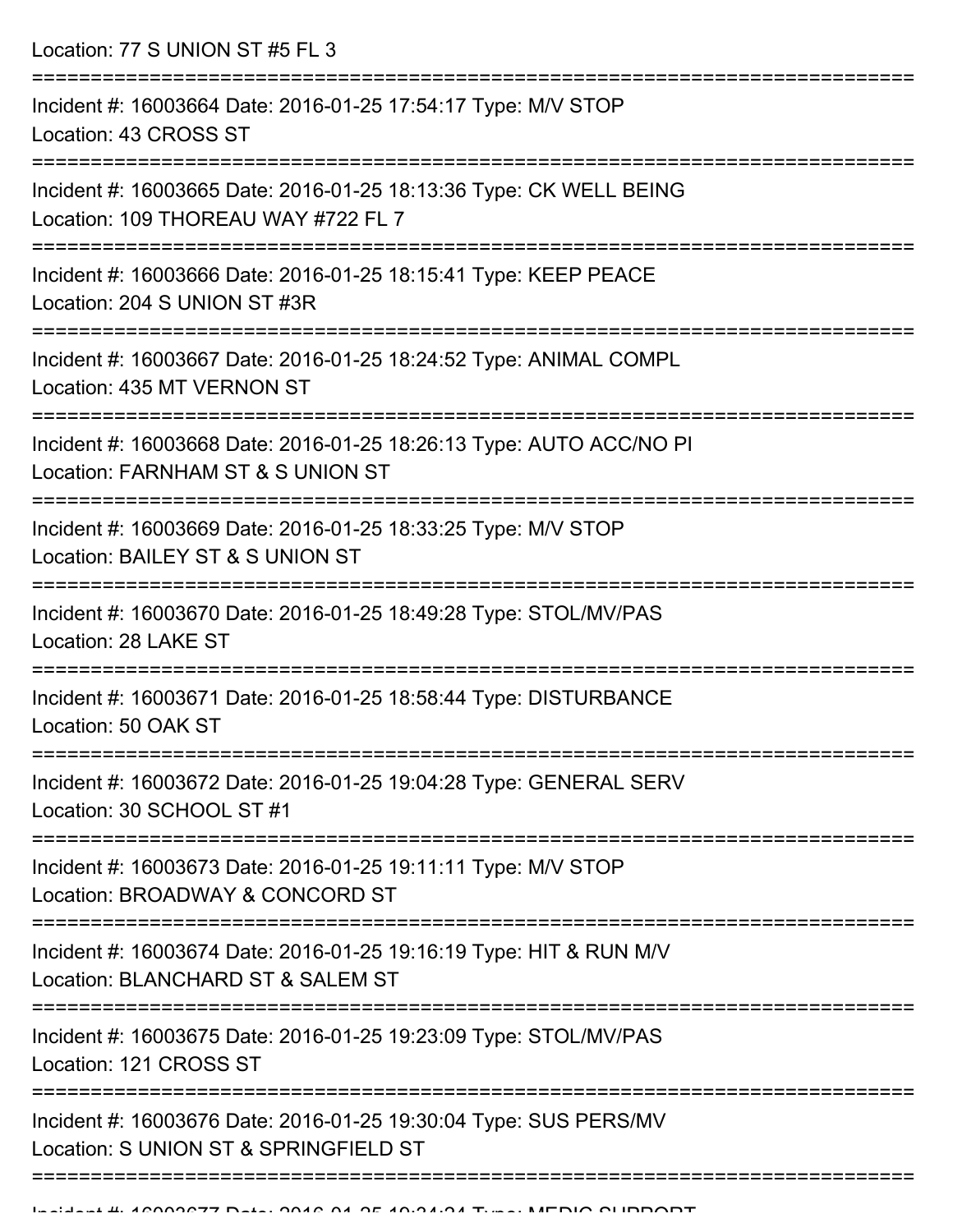Location: 333 HAVERHILL ST #3A

=========================================================================== Incident #: 16003678 Date: 2016-01-25 19:36:42 Type: ALARM/BURG Location: 1ST BAPTIST HATIAN CHURCH / 150 GARDEN ST =========================================================================== Incident #: 16003679 Date: 2016-01-25 19:55:26 Type: LARCENY/PAST Location: PARTHUM SCHOOL / 255 E HAVERHILL ST =========================================================================== Incident #: 16003680 Date: 2016-01-25 19:58:45 Type: GENERAL SERV Location: 39 BROOKFIELD ST FL 1 =========================================================================== Incident #: 16003681 Date: 2016-01-25 20:10:08 Type: INVEST CONT Location: 32 MONMOUTH ST #2 =========================================================================== Incident #: 16003682 Date: 2016-01-25 20:15:42 Type: TOW OF M/V Location: 290 CANAL ST =========================================================================== Incident #: 16003683 Date: 2016-01-25 20:30:04 Type: DISTURBANCE Location: 1 TREMONT ST #1 FL 2 =========================================================================== Incident #: 16003684 Date: 2016-01-25 20:44:33 Type: HIT & RUN M/V Location: BAILEY ST & PARKER ST =========================================================================== Incident #: 16003685 Date: 2016-01-25 20:57:20 Type: ALARM/BURG Location: SUPERIOR CLEANERS / 37 ESSEX ST =========================================================================== Incident #: 16003686 Date: 2016-01-25 21:00:47 Type: ALARM/BURG Location: RESD; ALEX SANTANA / 115 UNION ST =========================================================================== Incident #: 16003687 Date: 2016-01-25 21:01:52 Type: HIT & RUN M/V Location: 1 GENERAL ST =========================================================================== Incident #: 16003688 Date: 2016-01-25 21:14:10 Type: INVESTIGATION Location: 90 LOWELL ST =========================================================================== Incident #: 16003689 Date: 2016-01-25 21:18:39 Type: GENERAL SERV Location: 56 SANBORN ST =========================================================================== Incident #: 16003690 Date: 2016-01-25 21:29:05 Type: HIT & RUN M/V Location: ESSEX ST & FRANKLIN ST =========================================================================== Incident #: 16003691 Date: 2016-01-25 21:29:40 Type: SUS PERS/MV